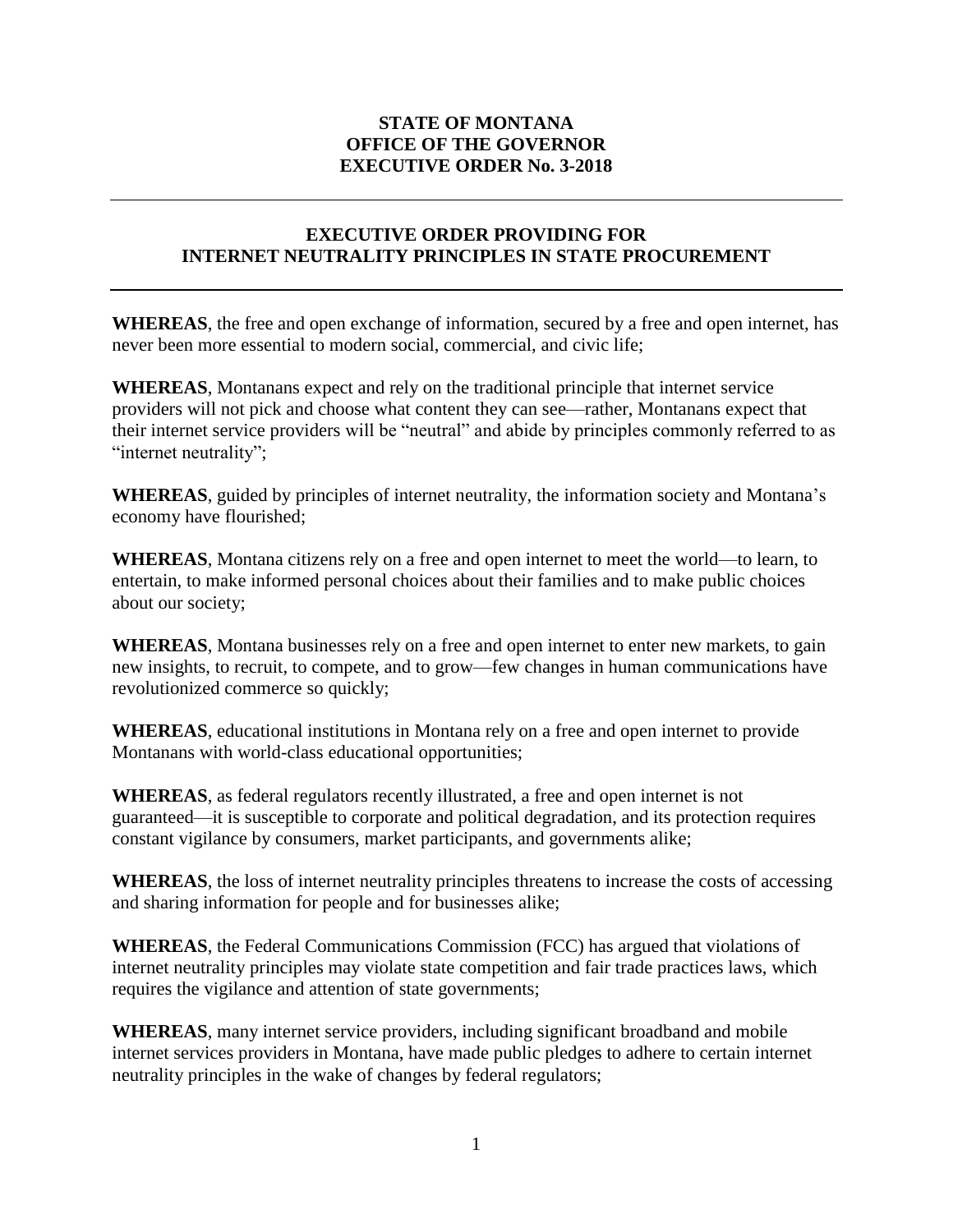**WHEREAS**, the State of Montana is a significant purchaser of internet services;

**WHEREAS**, the purpose of this Executive Order is to ensure the efficient procurement of goods and services for the State of Montana; the uniform application of internet neutrality principles in Montana is closely related to the delivery of predictable, stable, high quality internet service for the State, and this Executive Order is an essential response for state procurement policy and local economic needs;

**WHEREAS**, the State of Montana has a distributed data storage model and thousands of employees across the state—paid prioritization and throttling could fundamentally impact state employees' ability to conduct business; and

**WHEREAS**, many State of Montana government services are exclusively online; throttling and paid prioritization could limit Montana citizens' ability to receive government services and dramatically deepen the "digital divide" as well as exacerbate challenges our poorest citizens have in accessing government help.

**NOW, THEREFORE, I, STEVE BULLOCK**, Governor of the State of Montana, pursuant to the authority vested in me as Governor under the Constitution and the laws of the State of Montana, do hereby order and direct the Department of Administration to incorporate into the state procurement process for internet, data, and telecommunications services (collectively, "telecommunications services") criteria requiring that successful recipients of state contracts adhere to internet neutrality principles.

After July 1, 2018, to receive a contract from the State of Montana for the provision of telecommunications services, a service provider must publicly disclose to all of its customers in the State of Montana (including but not limited to the State itself): accurate information regarding the network and transport management practices (including cellular data and wireless broadband transport), performance and commercial terms of its broadband internet access services sufficient for consumers to make informed choices regarding use of such services and for content, application, service, and device providers to develop, market, and maintain internet offerings.

After July 1, 2018, to receive a contract from the State of Montana for the provision of telecommunications services, a service provider must not, with respect to any consumer in the State of Montana (including but not limited to the State itself):

- 1. Block lawful content, applications, services, or nonharmful devices, subject to reasonable network management that is disclosed to the consumer;
- 2. Throttle, impair or degrade lawful internet traffic on the basis of internet content, application, or service, or use of a nonharmful device, subject to reasonable network management that is disclosed to the consumer;
- 3. Engage in paid prioritization; or